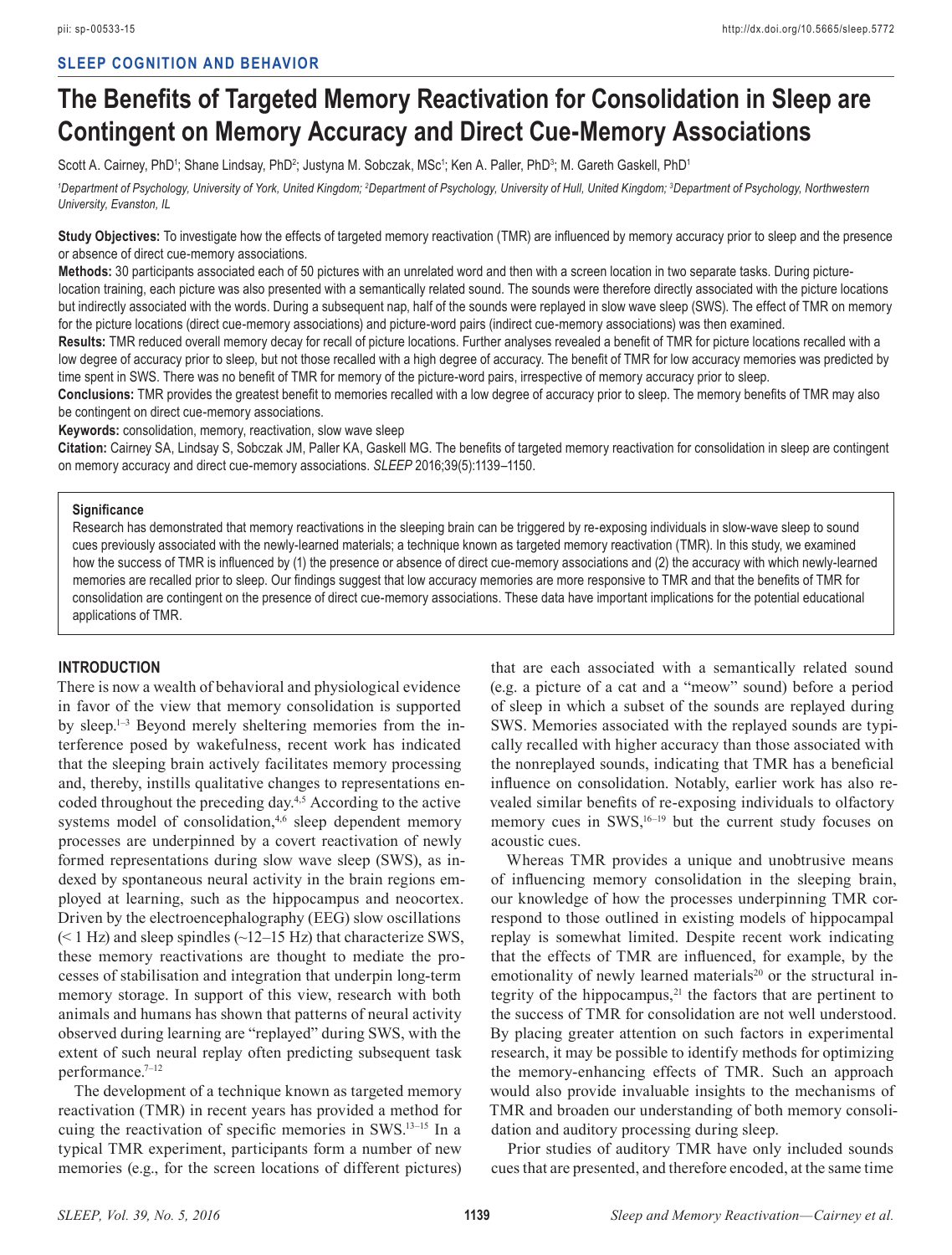as each memory (i.e. direct cue-memory associations).13–15,20–22 It is therefore unknown whether the success of TMR is contingent on direct cue-memory associations, or whether acoustic cues indirectly linked to the newly formed memories can also facilitate sleep dependent consolidation. Sleep has been shown to not only benefit memory stabilization,<sup>23,24</sup> but also support relational memory, the flexible ability to generalize across existing stores of memory information.<sup>25</sup> Accordingly, if a sound cue is directly associated with a particular memory, which is linked to additional memory information encoded at another time, then TMR may enhance the consolidation of all associated memory components via relational memory strengthening.

Another factor that may influence the success of TMR is the strength of newly encoded memories. Previous work has suggested that endogenous offline consolidation processes are modulated by pre-sleep retention levels, although different experimental approaches have made it difficult to draw any general conclusions on the nature of such effects. In one study, sleep facilitated the recall of word pairs memorized to a presleep criterion of  $60\%$  correct, but not  $90\%$  correct,  $26$  whereas another showed a benefit of sleep for three declarative memory tasks, but only in individuals who had strongly acquired the tasks prior to sleep.<sup>27</sup> More recent work provided the first investigation of how learning levels prior to sleep influence the success of TMR, suggesting that TMR most effectively supports consolidation when memories are neither too strong nor too weak.13 Further work on this topic is necessary to elucidate the effect of pre-sleep memory accuracy on the consolidation benefits of TMR, and thereby further our understanding of the mechanisms underlying this technique.

The memory effects of TMR have been linked to both the time spent in SWS and the related occurrence of sleep spindles,20,21,28,29 suggesting that these sleep parameters are critical for memory reactivations to take place. However, the precise manner in which SWS and spindles influence memories that are cued by TMR is currently unclear. Recent work has suggested that, rather than boosting the consolidation of reactivated memories instantaneously, TMR initiates an enhanced consolidation process during subsequent SWS that is mediated by sleep spindles,<sup>20</sup> but further evidence is required to substantiate this view. Moreover, the differential effects of SWS on reactivated and nonreactivated memories following TMR have yet to be investigated.

In the current study, we investigated how the success of TMR is influenced by (1) the presence or absence of direct cue-memory associations and (2) the accuracy with which newly-learned memories are recalled prior to sleep. Using an established TMR paradigm,13–15,22 participants were trained to associate each of 50 pictures with a different location on a computer screen while hearing a semantically related sound, and then took a nap during which half of the sounds were replayed in SWS. Importantly, prior to the picture-location task, participants were also trained to associate each of the 50 pictures with an unrelated, visually presented word, but no sounds were played. Accordingly, each of the acoustic cues delivered in SWS was directly linked to a picture location, but also indirectly linked to a word that was previously associated with the picture. Performance in pre-sleep tests provided a means of

quantifying how the benefits of TMR for picture-location and picture-word recall were influenced by memory accuracy prior to sleep. Moreover, via sleep monitoring with polysomnography (PSG), it was possible to investigate whether the benefits of TMR for consolidation were mediated by SWS and associated sleep spindles.

## **METHODS**

## **Participants**

Fifty-one healthy participants aged 18–29 y were recruited for this study. However, 21 of these participants were excluded for the following reasons: inability to reach SWS during the nap phase (8), awakening during sound replay (12), and computer malfunction (1). This left analysis of data from the remaining 30 participants (14 males) aged 18–27 y (mean  $\pm$  standard deviation [SD] age,  $19.87 \pm 1.94$  y). Undergraduate students on the BSc Psychology program took part in return for course credit whereas other participants were paid £20. Pre-study screening questionnaires indicated that participants had no history of sleep, psychiatric, or neurological disorders, were not using any psychologically active medications, had not consumed alcohol or caffeine during the 24 h that preceded the study, and were nonsmokers. As evaluated with the Pittsburgh Sleep Quality Index<sup>30</sup> all participants had obtained a normal pattern of sleep during the month preceding the study. Written informed consent was obtained from all participants in line with the Research Ethics Committee of the Department of Psychology, University of York.

## **Stimuli**

## *Pictures and Words*

Fifty color photographs depicting everyday living or inanimate objects, or scenes (e.g., a cat, a piano, or a railway line) were adopted from prior studies of auditory TMR.<sup>14,15</sup> Fifty words were extracted from an adapted version of The University of South Florida (USF) word association, rhyme, and word fragment norms<sup>31,32</sup> and consisted of 29 monosyllables, 19 disyllables, and 2 trisyllables. Most words had a high USF concreteness rating (mean  $\pm$  SD, 5.93  $\pm$  0.32); example words are "lemon", "brick" and "pupil." Mean word length was 5.08  $(SD \pm 1.01)$  letters. Each picture was paired with a word for the picture-word pairs task (see next paragraphs). Care was taken to ensure that no obvious semantic relationships existed between any of the pictures or words used in this study.

## *Sounds*

Fifty sounds ranging from 200–569 msec in length (mean  $\pm$  SD,  $460.76 \pm 67.03$  msec), which were each semantically related to one of the pictures, were adopted from prior studies of auditory TMR14,15 and the internet (www.freesound.org). An additional sound (guitar strum, 524 msec) was taken from Rudoy et al.<sup>15</sup> for use as a control stimulus during sound replay.

## **Procedure**

Experimental procedures and tasks are illustrated in Figure 1. The experiment began at 13:00  $(\pm 30 \text{ min})$  and was carried out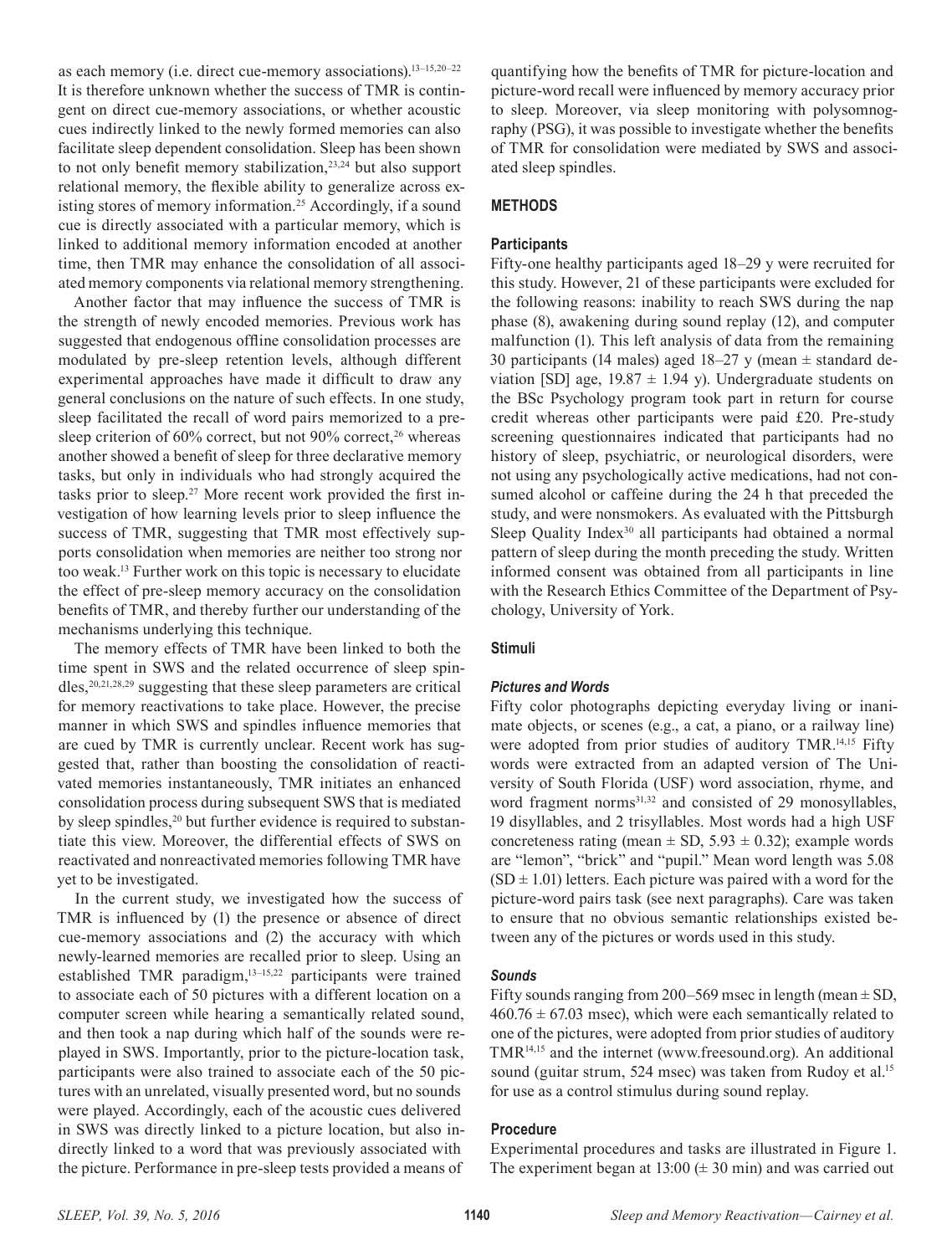

in the Sleep, Language and Memory Laboratory, Department of Psychology, University of York, UK. Two experimental sessions (training and retrieval) were separated by a  $\sim$ 90 min nap opportunity. Participants were informed that they were taking part in a study of memory and sleep, but were unaware that TMR would be used during the nap phase. Before the first session began, participants recorded bed and wake times for the most recent sleep period, together with subjective estimations of hours slept in a typical night. Electrodes were then attached to each participant's scalp and face such that sleep could be monitored with PSG. A detachable electrode board was removed from the main PSG system and fastened across the participant's chest, enabling them to move around the laboratory with the electrodes in place. Immediately before the training phase, participants recorded their subjective alertness levels using the Stanford Sleepiness Scale.<sup>33</sup>

## *Training: Picture-Word Pairs*

Participants encoded 50 picture-word pairs. For each randomized trial, a fixation cross appeared in the center of the computer screen for 1.5 sec before it was replaced by one of the picture-word pairs, which remained on the screen for 5 sec until the next trial began. No sounds were played during this task. Participants were instructed to memorize each picture-word pair for a future memory test. To assist encoding, participants received the following instruction: "For each picture-word pair, you should try to form a mental image that involves the picture and the word interacting. For example, if a picture of a tiger appeared with the word 'shoe' you might imagine a tiger wearing a shoe." Each picture-word pair was seen only once during the encoding phase.

Immediately after encoding, participants began a test phase with cued recall. For each randomized trial, a fixation cross appeared in the left center of the screen while an empty

rectangular box appeared in the right center of the screen. After 1.5 sec, the fixation cross was replaced by one of the encoded pictures and participants were required to type the associated word into the box and press the "Enter" key within 12 sec. If a correct response was provided within the time limit participants were presented with the word "correct" in blue font. If an incorrect response was provided (including target words with incorrect spelling), or the time limit was surpassed, participants were presented with the word "incorrect" in red font together with a reminder of what the correct answer was (i.e. the correct word is shoe). The feedback screen was displayed for 3.5 sec before the next trial began. As at encoding, no sounds were played in this task. In accordance with prior work on sleep and verbal paired associates learning,<sup>34-37</sup> participants were required to reach a performance criterion of 60% correct responses. The cued recall test was repeated (without additional encoding rounds) until this criterion was met. The mean number of test rounds required to reach the criterion was 1.29 (SD  $\pm$  0.46). Pre-sleep performance was defined as the recall score in the last round of testing (i.e., the test round in which the criterion was reached).

### *Training: Picture Locations*

The visuospatial memory task of Rudoy et al.<sup>15</sup> was employed for picture-location training in this study. The task was partitioned into three phases: "passive viewing," "active learning" and "test." For each randomized trial of the passive viewing phase, one of the 50 pictures from the picture-word task was presented in a screen location that was randomly determined for each participant. The picture could appear anywhere on the screen, although a grid background was provided for reference. The sound associated with each picture was played concurrent with the onset of its presentation. Each picture was presented for 3 sec and followed by a 1-sec interval before the next trial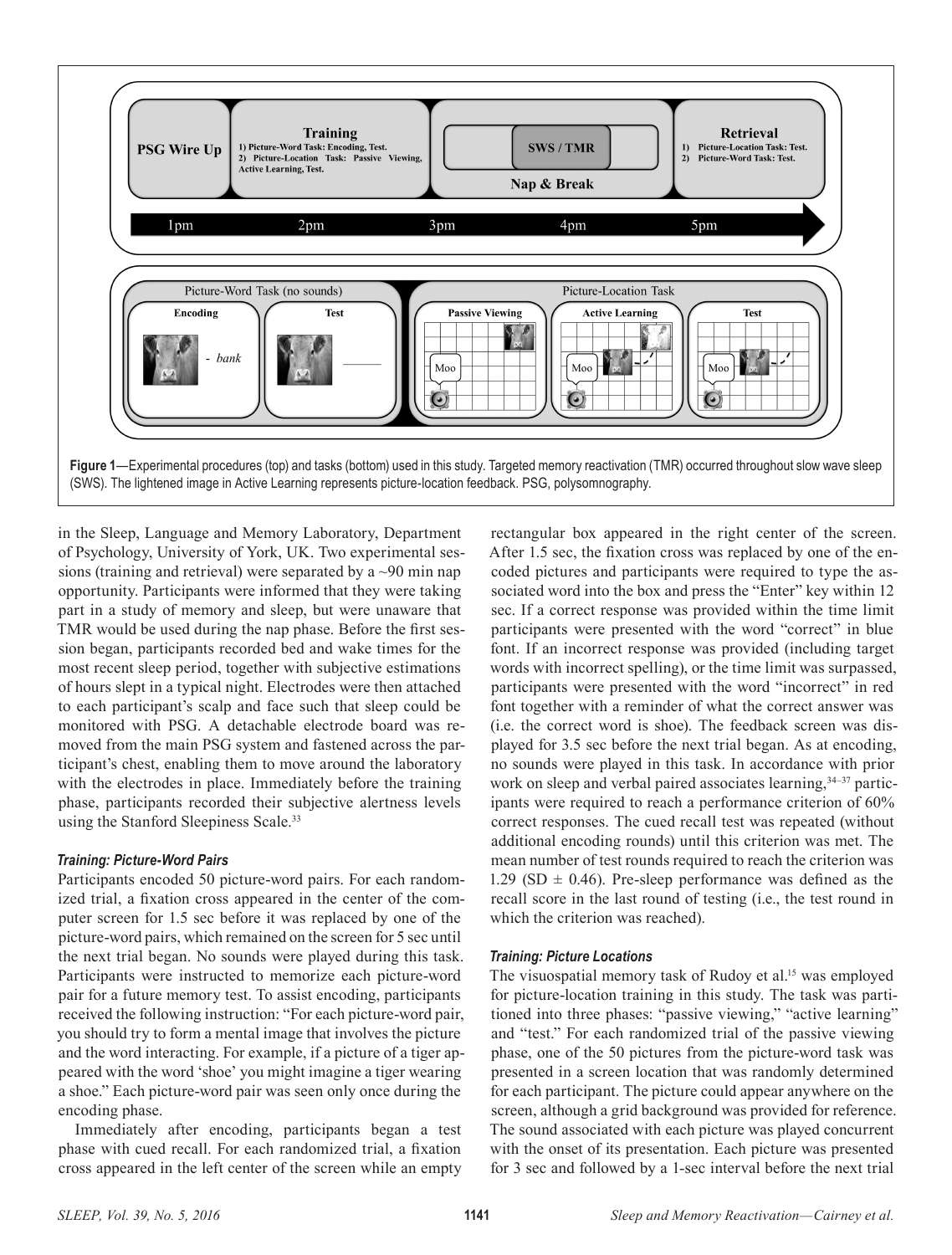began. Participants were instructed to memorize each of the picture locations for a subsequent test, but were not given any specific instruction regarding memory for the sounds. On account of this procedure, each sound became directly associated with a picture, and thus indirectly linked to the word associated with that picture in the previous picture-word task.

Participants then began the active learning phase, which involved multiple rounds of training. The first two rounds consisted of 50 randomized trials. For each trial, one of the 50 pictures was presented in the center of the screen concurrent with the replay of its associated sound. The prompt "where?" appeared underneath the picture and participants were required to move the picture, using the mouse, to the correct screen location (i.e., the location that it had appeared during the passive viewing phase). Mouse movements elicited picture movement automatically (i.e., no mouse button press was required to "drag and drop" the picture); thus, upon reaching the desired screenlocation, participants clicked the left mouse button to finalize their response (no time limit). The picture then "jumped" to reappear in the correct screen location concurrent with an additional replay of its associated sound, and was displayed for an additional 3 sec. Hence, on each trial, participants were able to re-encode the correct location of the picture as well as the acoustic cue. After the first two rounds, the pictures that had been consecutively placed < 4.8 cm (150 screen pixels) from their correct screen location were dropped from the task and active learning continued for the pictures that remained. The remaining pictures continued to be dropped from the task as they were also placed < 4.8 cm from their correct location in two consecutive rounds. Active learning was completed when this criterion was reached for all 50 pictures. The mean number of active learning rounds required to reach the criterion was 9.00 (SD  $\pm$  2.60) and the mean number of repetitions per picture was  $4.05$  (SD  $\pm$  1.19). The commencement of each active learning round was self-paced by participants, who were advised that they may take short  $(\sim 1 \text{ min})$  breaks between rounds as required.

Participants began the test phase immediately after completing active learning. The test was akin to one round of active learning for all 50 pictures, except that participants moved immediately to the next trial after making each response (i.e., instead of the picture re-appearing in its correct location). Responses on the test provided an index of pre-sleep picture-location recall accuracy.

### *Nap*

The electrode board was then reattached to the main PSG system and participants were asked to get into bed and move into a supine position ready for sleep. The sounds that would be used for TMR were then selected via a computerized algorithm that ensured the replayed and nonreplayed sound sets were approximately matched in terms of picture-word recall and picture-location accuracy prior to sleep. The bedroom lights were switched off at  $14:30 \ (\pm 30 \text{ min})$  and participants were left to sleep. Sound replay (TMR) was initiated after participants had exhibited  $\sim$ 2 min of SWS (as determined via online PSG monitoring). The sound set consisted of 25 study sounds and 25 occurrences of a single control sound (guitar

strum) in random order. To help ensure that participants would not be awoken by the experimental stimuli, three additional instances of the control stimulus were placed at the beginning of each sound replay round. The stimulation rate was one sound per 5 sec and the total stimulation time was ~4 min 15 sec. To maximize the potential effect of TMR, the sound set was repeatedly replayed throughout SWS, with a 1-min interval placed between each repetition.14 The mean number of sound set replays was 3.83 (SD  $\pm$  1.76). The sounds were immediately stopped if PSG recordings showed signs of microarousal or awakening, but restarted from the beginning if participants returned to SWS. The nap opportunity ended after ~90 min. Participants were only awoken from sleep stages I or II and never from SWS or rapid eye movement (REM) sleep. To attenuate sleep inertia, participants took a  $\sim$ 20 min break after the nap, during which the PSG electrodes were removed.

### *Retrieval*

Participants completed the Stanford Sleepiness Scale<sup>33</sup> for a second time before repeating the test phase of the picturelocation task. The picture-word cued recall test was then also repeated, but no correct/incorrect word feedback was provided on this occasion.

## *Sound Discrimination*

Participants were informed of the true purpose of the experiment and asked whether they had been aware of any sound replay during sleep. Participants then completed a final sound discrimination task in which they were represented with each of the 50 study sounds in random order and, for each, asked to indicate whether they thought it belonged to the replayed sound set (left mouse button click) or the nonreplayed sound set (right mouse button click).

### *Sound-Word Association Task*

To ensure that participants had been able to form indirect associations between the picture-word pairs and the sound cues, we carried out an additional experiment with a separate group of participants ( $n = 14$ , five males) aged 18–30 y (mean  $\pm$  SD age,  $20.50 \pm 2.95$  y). Participants completed the same training procedures as in the main experiment (i.e., picture-word training and then picture-location training) before an additional soundword association task. Here, participants were presented with the 50 sounds one after another and, for each, asked to recall the relevant word (i.e., the word paired with the picture for which that sound was associated) within 15 sec. Importantly, participants were able to recall the correct word on the majority of trials (mean  $\pm$  standard error of the mean [SEM],  $76.71 \pm 2.81\%$ ), indicating that indirect associations between the two tasks had been formed.

### **Equipment**

#### *Experimental Tasks*

The picture-word and sound-word association tasks were implemented on a personal computer with E-Prime version 2.0 (Psychology Software Tools, Inc., Sharpsburg, PA, USA), whereas the picture-location and sound discrimination tasks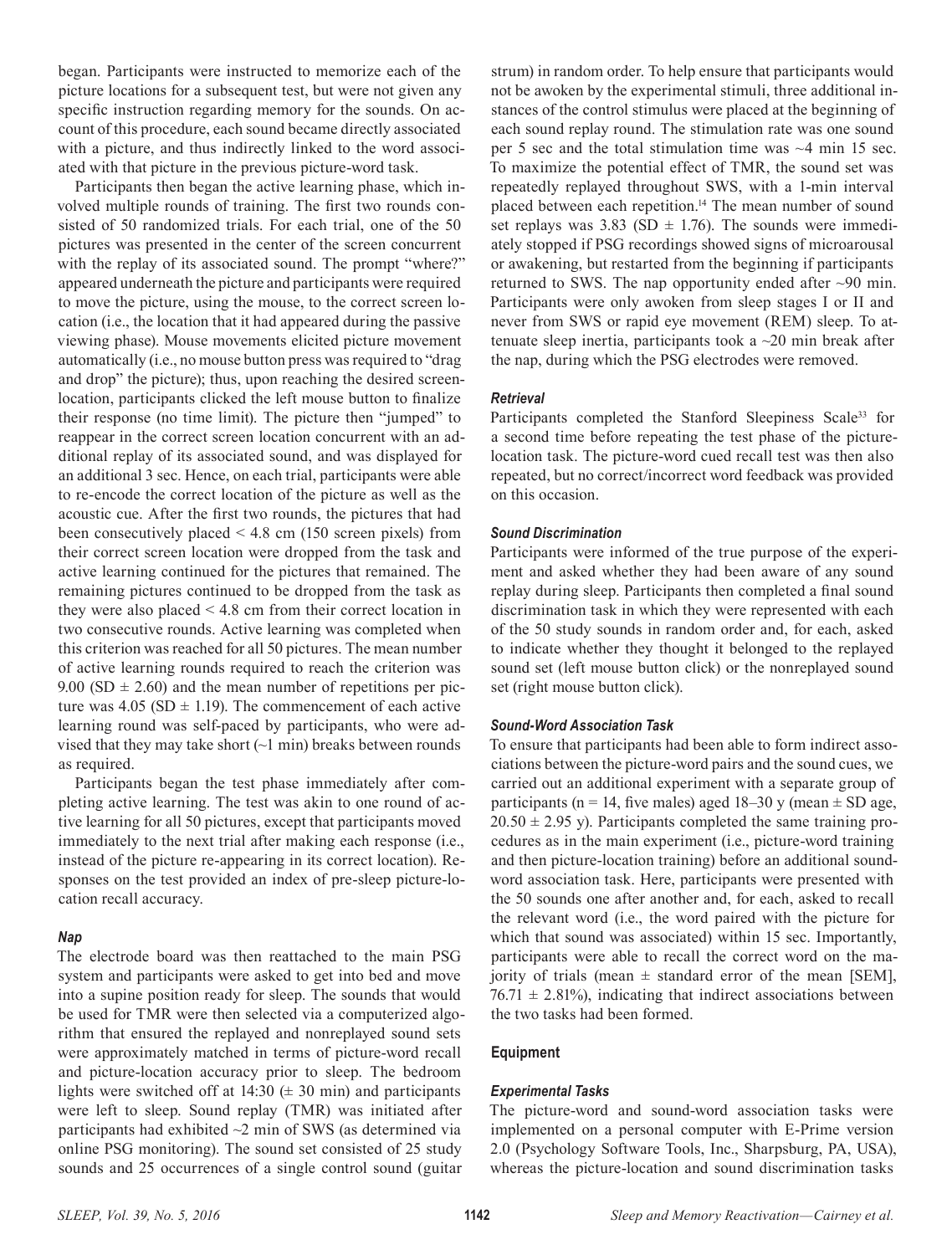were implemented with Presentation version 17.0 (Neurobehavioral Systems, Inc., Berkeley, CA, USA). During the relevant tasks, sounds were heard through headphones (Beyerdynamic DT 234 PRO, Heilbronn, Germany). Visual stimuli were presented  $\sim$ 0.5 m from participants on a 27" flat screen monitor (resolution =  $1,920 \times 1,080$  pixels) positioned at eye level.

## *Sound Replay (TMR)*

Sound replay in sleep was implemented with Presentation version 17.0 (Neurobehavioral Systems, Inc.). Sounds were played via a speaker mounted  $\sim$ 1.5 m above the bed, which was connected to an amplifier in a separate room. To habituate participants to auditory stimulation during sleep, and thus reduce the risk of arousals or awakenings during sound replay, low- intensity white noise was played into the bedroom for the entirety of the nap phase. To promote acoustic clarity, white noise volume was lowered during the replay of each sound such that overall sound intensity remained at ~39 dB.

## *PSG and Sleep Scoring*

A PSG system (Embla Systems N7000, Broomfield, CO, USA) with RemLogic version 1.1 software was used to monitor sleep during the nap phase. After the scalp was cleaned with NuPrep exfoliating agent (Weave and Company, Aurora, CO, USA), gold plated electrodes were attached using EC2 electrode cream (Grass Technologies, Middleton, WI, USA). EEG scalp electrodes were attached according to the international 10-20 system at six standardized locations: central (C3 and C4), occipital (O1 and O2) and frontal (F3 and F4), and each was referenced to an electrode on the contralateral mastoid (A1 or A2). Left and right electrooculography electrodes were attached, as were electromyography electrodes at the mentalis and submentalis bilaterally, and a ground electrode was attached to the forehead. Each electrode had a connection impedance of < 5  $k\Omega$  and all signals were digitally sampled at 200 Hz.

For the purposes of detecting SWS in real time, online sleep scoring was conducted on the referenced central electrodes (C3-A2 and C4-A1). To check that sound replay had been initiated in SWS, PSG recordings were subsequently partitioned into 30-sec epochs and scored offline to the criteria of the American Academy of Sleep Medicine.38 This revealed that one participant had not sustained SWS during the nap, meaning that sound replay had only occurred in sleep stage II. Because the slow oscillations that characterize SWS also occur in stage II sleep, particularly in the early cycles of sleep, we retained this participant in our analyses.15 Across all participants, 93.0% of sound set replays were judged to have commenced in SWS, whereas the remaining 7.0% began in late stage II sleep. Scored sleep data were partitioned according to the percentage of total sleep time spent in sleep stage I, stage II, SWS, and REM sleep.

## *Sleep Spindles*

PSG epochs scored as either stage II or SWS were extracted from all six EEG channels for spindle analysis. Artefacts were then rejected from the data using EEGLAB version 10.0 (Swartz Center for Computational Neuroscience, University of California San Diego) before a linear finite impulse response

filter was used to bandpass filter each channel at 13.5–15 Hz (fast spindles) and 12–13.5 Hz (slow spindles). An automated detection algorithm<sup>39</sup> counted discrete spindle events as amplitude fluctuations within the filtered time series that exceeded a threshold of eight times the mean channel amplitude. Fast and slow spindle density (counts per minute) was then calculated for central (C3, C4) frontal (F3, F4), and occipital (O1, O2) EEG channels for each participant. Several studies have used this method to probe the role of spindles in sleep dependent memory consolidation.<sup>20,40-42</sup>

# **Data Analysis**

## *Picture Locations*

For all participants, we created a picture-location error score for the pre-sleep and post-sleep tests by calculating the distance (cm) between each recalled picture location and the correct picture location (i.e., the location encoded in the passive viewing phase). Because errors in picture-recall accuracy typically increase over time,<sup>14,15</sup> the picture-location error score for the pre-sleep test was then subtracted from that of the postsleep test to produce a memory decay index (MDI) for each trial. Thus, a benefit of TMR for consolidation was expected to manifest in a lower mean MDI for the picture locations that were cued by their associated sounds in sleep (i.e., "replayed picture locations") than for the noncued picture locations (i.e., "nonreplayed picture locations"). To quantify the memory benefits of TMR within a single measure, we calculated a "TMR Effect" by subtracting the mean MDI for replayed picture locations from the mean MDI for nonreplayed picture locations, such that a positive TMR Effect corresponded to less memory decay for replayed items (versus nonreplayed items).

## *Picture-Word Pairs*

Memory for the picture-word pairs was assessed by the number of correct words retrieved in the cued recall tests. Because of the correct/incorrect word feedback provided in the pre-sleep tests, cued recall performance was expected to improve over sleep.<sup>34-37</sup> A memory benefit of TMR could therefore be detected by greater recall improvement for words associated with replayed picture locations than for words associated with nonreplayed picture locations.

# **RESULTS**

## **Sleep and Alertness Ratings**

Participant estimations of hours slept during the night preceding the study (mean  $\pm$  SD, 7.72  $\pm$  0.73) did not significantly differ from their estimations of hours slept in a typical night (mean  $\pm$  SD, 7.99  $\pm$  0.88,  $t(29) = 1.41$ ; P = 0.17), suggesting that participants' pre-study sleep had not deviated from their usual practices.

Subjective levels of alertness, as measured with the Stanford Sleepiness Scale,<sup>33</sup> were the same in the pre-sleep (mean  $\pm$  SD,  $2.73 \pm 0.74$ ) and post-sleep sessions (mean  $\pm$  SD,  $2.63 \pm 0.72$ ,  $(t(29) = 0.53; P = 0.60)$ . Moreover, there was no relationship between nap time spent in SWS and post-sleep response times for all items in both the picture-location test  $(r = 0.003; P = 0.99)$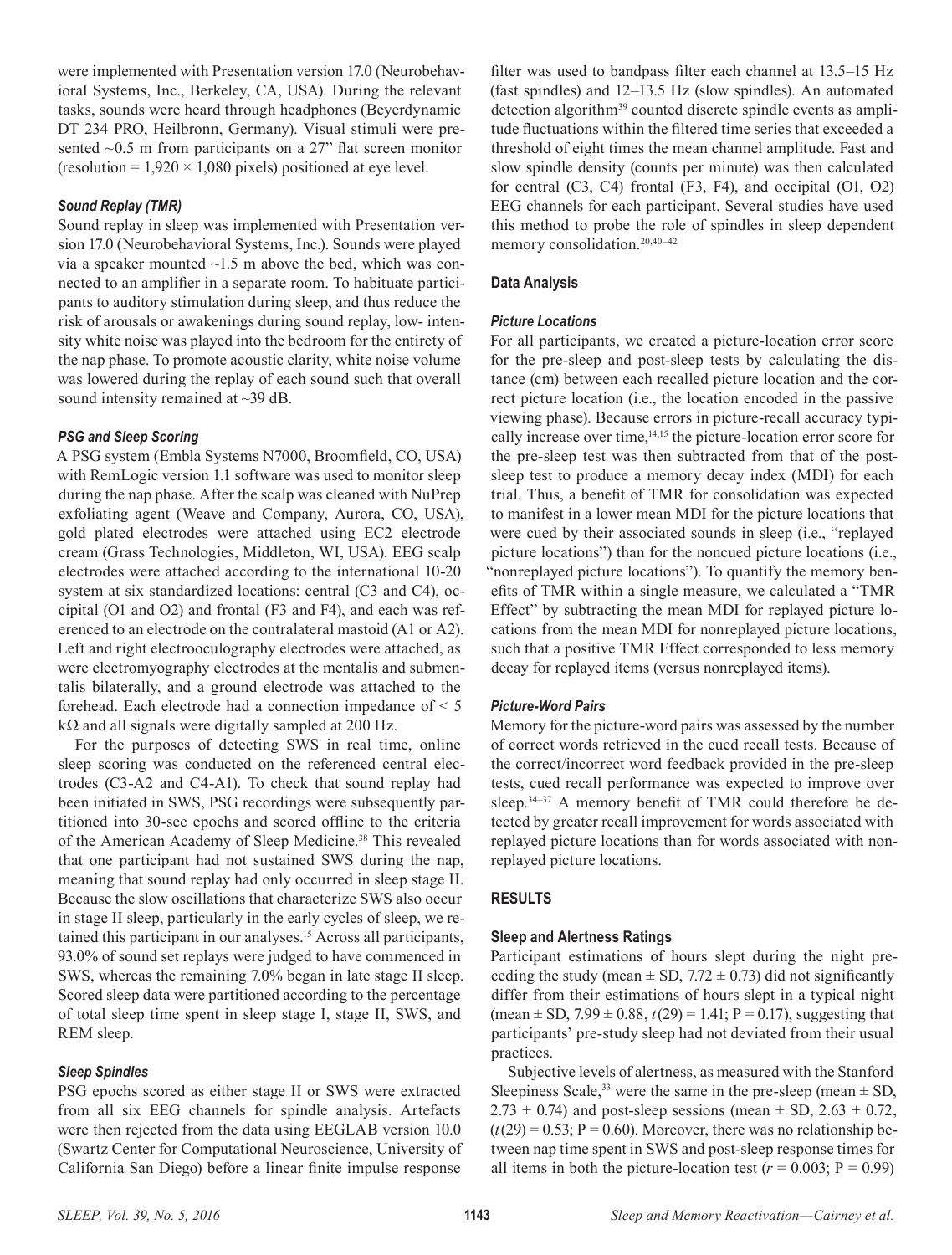**Table 1**—Picture-location recall: high and low performers.

|                                                                                      | <b>All Participants</b> |            |                                                 |                                                 | <b>Low-Acc Performers</b>                       |        | <b>High-Acc Performers</b> |                                                 |               |
|--------------------------------------------------------------------------------------|-------------------------|------------|-------------------------------------------------|-------------------------------------------------|-------------------------------------------------|--------|----------------------------|-------------------------------------------------|---------------|
|                                                                                      | <b>Combined</b>         | <b>TMR</b> | No TMR                                          | Combined                                        | TMR                                             | No TMR | Combined                   | <b>TMR</b>                                      | <b>No TMR</b> |
| Pre-sleep location error score (cm) $2.86 \pm 0.15$ $2.91 \pm 0.16$ $2.81 \pm 0.15$  |                         |            |                                                 | $3.54 \pm 0.16$ $3.59 \pm 0.17$ $3.49 \pm 0.17$ |                                                 |        |                            | $2.19 \pm 0.07$ $2.24 \pm 0.09$ $2.14 \pm 0.07$ |               |
| Post-sleep location error score (cm) $3.27 \pm 0.19$ $3.19 \pm 0.19$ $3.35 \pm 0.22$ |                         |            |                                                 |                                                 | $4.04 \pm 0.23$ $3.85 \pm 0.26$ $4.22 \pm 0.25$ |        |                            | $2.50 \pm 0.13$ $2.52 \pm 0.15$ $2.49 \pm 0.15$ |               |
| Memory decay index (cm)                                                              |                         |            | $0.41 \pm 0.10$ $0.27 \pm 0.11$ $0.54 \pm 0.12$ | $0.50 \pm 0.15$ $0.27 \pm 0.19$ $0.74 \pm 0.18$ |                                                 |        |                            | $0.32 \pm 0.12$ $0.28 \pm 0.14$ $0.35 \pm 0.15$ |               |

Data are shown as mean ± standard error of the mean. Picture-location error scores (recalled location – correct location) and memory decay indices (post-sleep picture-location error score – pre-sleep picture-location error score) for all participants and participants allocated to groups of low accuracy (Low-Acc) performers and high accuracy (High-Acc) performers in the pre-sleep test. TMR, targeted memory reactivation. 1 cm = 31.25 screen pixels.

|                                      |                  | Low-Acc Items    |                 |                  | High-Acc Items   |                  |
|--------------------------------------|------------------|------------------|-----------------|------------------|------------------|------------------|
|                                      | <b>Combined</b>  | <b>TMR</b>       | No TMR          | <b>Combined</b>  | TMR              | No TMR           |
| Number of items                      | $23.50 \pm 0.09$ | $11.83 \pm 0.12$ | $11.67 + 0.14$  | $23.90 \pm 0.09$ | $11.97 \pm 0.12$ | $11.93 \pm 0.12$ |
| Pre-sleep location error score (cm)  | $3.73 \pm 0.21$  | $3.75 \pm 0.22$  | $3.71 + 0.20$   | $1.01 \pm 0.04$  | $1.01 \pm 0.04$  | $1.01 \pm 0.04$  |
| Post-sleep location error score (cm) | $4.12 \pm 0.26$  | $3.96 \pm 0.28$  | $4.29 \pm 0.26$ | $1.87 \pm 0.13$  | $1.91 + 0.14$    | $1.82 \pm 0.16$  |
| Memory decay index (cm)              | $0.40 \pm 0.11$  | $0.21 \pm 0.13$  | $0.58 \pm 0.14$ | $0.85 \pm 0.11$  | $0.89 \pm 0.12$  | $0.81 \pm 0.15$  |

Data are shown as mean ± standard error of the mean. Picture-location error scores (recalled location – correct location) and memory decay indices (postsleep picture-location error score – pre-sleep picture-location error score) for items allocated to categories of low pre-sleep accuracy (Low-Acc) and high pre-sleep accuracy (High-Acc). Outlier trials for which the pre-sleep picture-location error score was 2 SDs higher than the participant mean were excluded. In the High-Acc category, pre-sleep location error scores for the TMR and No TMR conditions were identical to two decimal places. TMR, targeted memory reactivation. 1 cm = 31.25 screen pixels.

and picture-word test  $(r = -0.03; P = 0.89)$ , indicating that behavioral changes were unlikely to have occurred as a result of participant differences in homeostatic sleep pressure.40,43–45

### **Targeted Memory Reactivation**

### *Picture Locations*

A 2 (session: pre-sleep / post-sleep)  $\times$  2 (TMR: on / off) repeated-measures analysis of variance (ANOVA) conducted on picture-location error scores (distance between recalled location and correct location) revealed a main effect of session  $(F(1,29) = 18.53; P < 0.0001)$ , indicating that location accuracy was significantly better in the pre-sleep test than the post-sleep test. Considering both pre- and post-sleep results, there was no main effect of TMR condition  $(F(1,29) = 0.14)$ ;  $P < 0.71$ ). Of most relevance to our predictions, a marginal session\*TMR interaction  $(F(1,29) = 4.00; P = 0.055)$  indicated that MDIs (post-sleep location error score – pre-sleep location error score) were lower for replayed picture locations than nonreplayed picture locations (see Table 1). The TMR effect (MDI for nonreplayed picture locations – MDI for replayed picture locations) was not significantly correlated with the number of sound-set replays that took place during sleep  $(r = 0.23; P = 0.22)$ .

To examine how memory accuracy prior to sleep influenced the effectiveness of TMR, we carried out a median split on the 50 picture-location error scores from the pre-sleep test for each participant, which resulted in two categories of high pre-sleep location accuracy (High-Acc) and low pre-sleep location accuracy (Low-Acc, see Table 2). So that any observable benefit of TMR for Low-Acc items was not driven by individual cases of

extremely poor accuracy, outlier trials for which the pre-sleep picture-location error score was 2 SDs higher than the participant mean were excluded beforehand. Across the 1,500 trials examined over all 30 participants, a total of 78 trials (5.2%) were excluded (mean  $\pm$  SEM number of trials excluded per participant =  $2.60 \pm 0.16$ ).

There were comparable numbers of replayed and nonreplayed sounds in both the Low-Acc category  $(t(29) = 0.69)$ ;  $P = 0.49$ ) and High-Acc category ( $t(29) = 0.15$ ;  $P = 0.88$ ), and pre-sleep location error scores for subsequently replayed and nonreplayed picture locations were equivalent in both categories (Low-Acc:  $t(29) = 0.58$ ; P = 0.57, High-Acc:  $t(29) = 0.03$ ;  $P = 0.98$ ). Importantly, a 2 (accuracy: high / low)  $\times$  2 (TMR: on / off) repeated-measures ANOVA conducted on MDIs revealed a significant accuracy\*TMR interaction  $(F(1,29) = 6.12;$  $P = 0.019$ ), indicating that the benefits of TMR for consolidation were contingent on the accuracy with which memories were recalled prior to sleep (see Figure 2). Subsequent paired samples *t*-tests revealed a significant TMR effect (nonreplayed MDI – replayed MDI) in the Low-Acc category  $(t(29) = 2.19)$ ;  $P = 0.037$ ) but not in the High-Acc category  $(t(29) = 0.54;$  $P = 0.60$ ). Across replayed and nonreplayed items, MDIs were larger in the High-Acc category than in the Low-Acc category (accuracy main effect:  $F(1,29) = 14.20$ ;  $P = 0.001$ ), indicating that high accuracy memories were more prone to general decay than low accuracy memories. There was no main effect of TMR  $(F(1,29) = 1.12; P = 0.30)$ . For completeness, we conducted the same repeated-measures ANOVA as previously discussed on the original data (i.e. including outlier trials) and this also revealed a significant accuracy\*TMR interaction  $(F(1,29) = 8.21)$ ;  $P = 0.008$ ).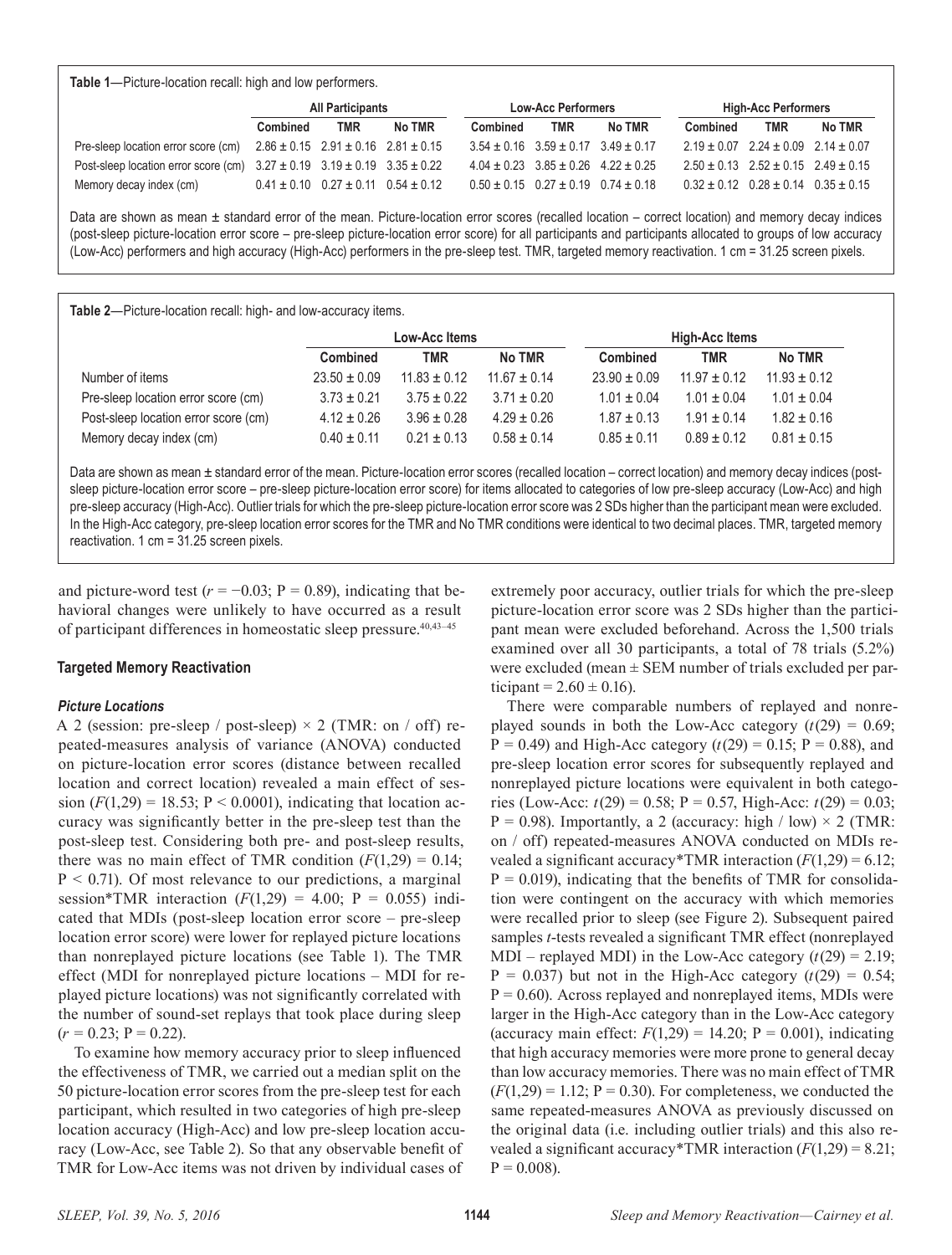In keeping with prior work, $13$  we also carried out a median split on mean picture-location error scores in the pre-sleep test to create two equally sized groups of "High-Acc performers" and "Low-Acc performers" (see Table 1). A 2 (group: High-Acc performers / Low-Acc performers)  $\times$  2 (TMR: on / off) mixed ANOVA conducted on MDIs revealed a main effect of TMR  $(F(1,28) = 4.22; P = 0.049)$ , demonstrating that replayed picture locations were better recalled than nonreplayed picture locations. Although the TMR effect was numerically higher in Low-Acc performers relative to High-Acc performers, there was no significant interaction between factors  $F(1,28) = 2.46$ ;  $P = 0.13$ . There was no main effect of group  $(F(1,28) = 0.97)$ ;  $P = 0.33$ ).

### *Picture-Word Pairs*

A 2 (session: pre-sleep / post-sleep)  $\times$  2 (TMR: on / off) repeated-measures ANOVA conducted on cued recall scores revealed a main effect of session  $(F(1,29) = 61.46; P < 0.0001)$ , indicating that the correct / incorrect word feedback in the final pre-sleep test had improved cued recall performance over sleep. However, there was no significant interaction between session and TMR  $(F(1,29) = 0.024; P = 0.88)$ , demonstrating that words associated with replayed picture locations were not better remembered than words associated with non-replayed picture locations. There was also no main effect of TMR  $(F(1,29) = 0.00; P = 1.0).$ 

A median split was conducted on mean cued recall scores in the pre-sleep test to create two equal groups of "word high performers" and "word low performers" (see Table 3). Cued recall improvement scores (post-sleep cued recall score – presleep cued recall score) were applied to a 2 (group: word high performers / word low performers)  $\times$  2 (TMR: on / off) mixed ANOVA. This revealed no main effect of TMR  $(F(1,28) = 0.02)$ ;  $P = 0.88$ ) and no interaction between factors  $(F(1,28) = 0.21)$ ;  $P = 0.65$ ), indicating no general or performance-dependent benefit of TMR for memories that were indirectly linked to the acoustic cues. A main effect of group showed that the cued recall performance improvement was greater for word

**Table 3**—Picture-word recall.

|                 |  | low performers than word high performers $(F(1,28) = 17.37)$ ; |  |
|-----------------|--|----------------------------------------------------------------|--|
| $P < 0.0001$ ). |  |                                                                |  |

# **Sleep Stages**

Sleep stage data are available in Table 4. Because of the time of day at which sleep took place, REM sleep did not emerge in 21 of the 30 study participants (70%) and was excluded from our analyses. SWS predicted the TMR effect for outlier-corrected Low-Acc picture locations ( $r = 0.38$ ; P = 0.036) but not High-Acc picture locations ( $r = 0.10$ ; P = 0.62, Hotelling  $t(27) = 1.44$ ;  $P = 0.16$ ). As shown in Figure 3, SWS was correlated with the MDI for nonreplayed Low-Acc picture locations  $(r = 0.41)$ ;  $P = 0.024$ ) but not the MDI for replayed Low-Acc picture locations ( $r = -0.06$ ; P = 0.76, Hotelling  $t(27) = 2.15$ ; P = 0.041).



**Figure 2**—The memory decay index (post-sleep picture-location error score – pre-sleep picture-location error score) was significantly lower for replayed picture locations than nonreplayed picture locations in the low pre-sleep accuracy (Low-Acc) category but not in the high presleep accuracy (High-Acc) category (outlier-corrected data). Error bars represent within-subject standard error of the mean (\*paired samples *t*-test; P < 0.05, \*\*analysis of variance interaction; P < 0.05). ns, not significant; TMR, targeted memory reactivation.

|               | <b>All Participants</b> |                                                    |        | <b>Low Performers</b> |                                                    |                                                    | <b>High Performers</b> |                                                    |                 |
|---------------|-------------------------|----------------------------------------------------|--------|-----------------------|----------------------------------------------------|----------------------------------------------------|------------------------|----------------------------------------------------|-----------------|
|               | Combined                | TMR                                                | No TMR | Combined              | <b>TMR</b>                                         | <b>No TMR</b>                                      | Combined               | <b>TMR</b>                                         | No TMR          |
| Pre-sleep %   |                         | $75.40 \pm 2.14$ $75.47 \pm 2.14$ $75.33 \pm 2.16$ |        |                       | $65.20 \pm 1.22$ $65.60 \pm 1.34$ $64.80 \pm 1.18$ |                                                    |                        | $85.60 \pm 1.60$ $85.33 \pm 1.82$ $85.87 \pm 1.45$ |                 |
| Post-sleep %  |                         | $86.07 \pm 1.54$ $86.00 \pm 1.77$ $86.13 \pm 1.68$ |        |                       |                                                    | $80.40 \pm 1.85$ $80.27 \pm 2.39$ $80.53 \pm 2.02$ |                        | $91.73 \pm 1.32$ $91.73 \pm 1.58$ $91.73 \pm 1.77$ |                 |
| Improvement % |                         | $10.67 \pm 1.36$ $10.53 \pm 1.52$ $10.80 \pm 1.71$ |        |                       | $15.20 \pm 1.82$ $14.67 \pm 2.13$ $15.73 \pm 2.29$ |                                                    |                        | $6.13 \pm 1.19$ $6.40 \pm 1.60$                    | $5.87 \pm 1.83$ |

Data are shown as mean ± standard error of the mean. Picture-word cued recall scores and improvement scores (post-sleep cued recall score – presleep cued recall score) for all participants and participants allocated to low- and high-performing groups in the pre-sleep test. TMR, targeted memory reactivation.

| Table 4-Sleep stages. |                  |                  |                 |                  |                  |
|-----------------------|------------------|------------------|-----------------|------------------|------------------|
| Stage I               | Stage II         | <b>SWS</b>       | <b>REM</b>      | TST (min)        | WASO (min)       |
| $19.71 \pm 1.71$      | $38.23 \pm 2.38$ | $38.94 \pm 3.34$ | $3.13 \pm 1.17$ | $72.88 \pm 2.99$ | $16.38 \pm 2.30$ |

Data are shown as mean ± standard error of the mean. Percentage of total sleep time (TST) spent in each stage of sleep. REM, rapid eye movement; SWS, slow wave sleep; WASO, wake after sleep onset. Only 9 of the 30 participants obtained REM sleep during their nap.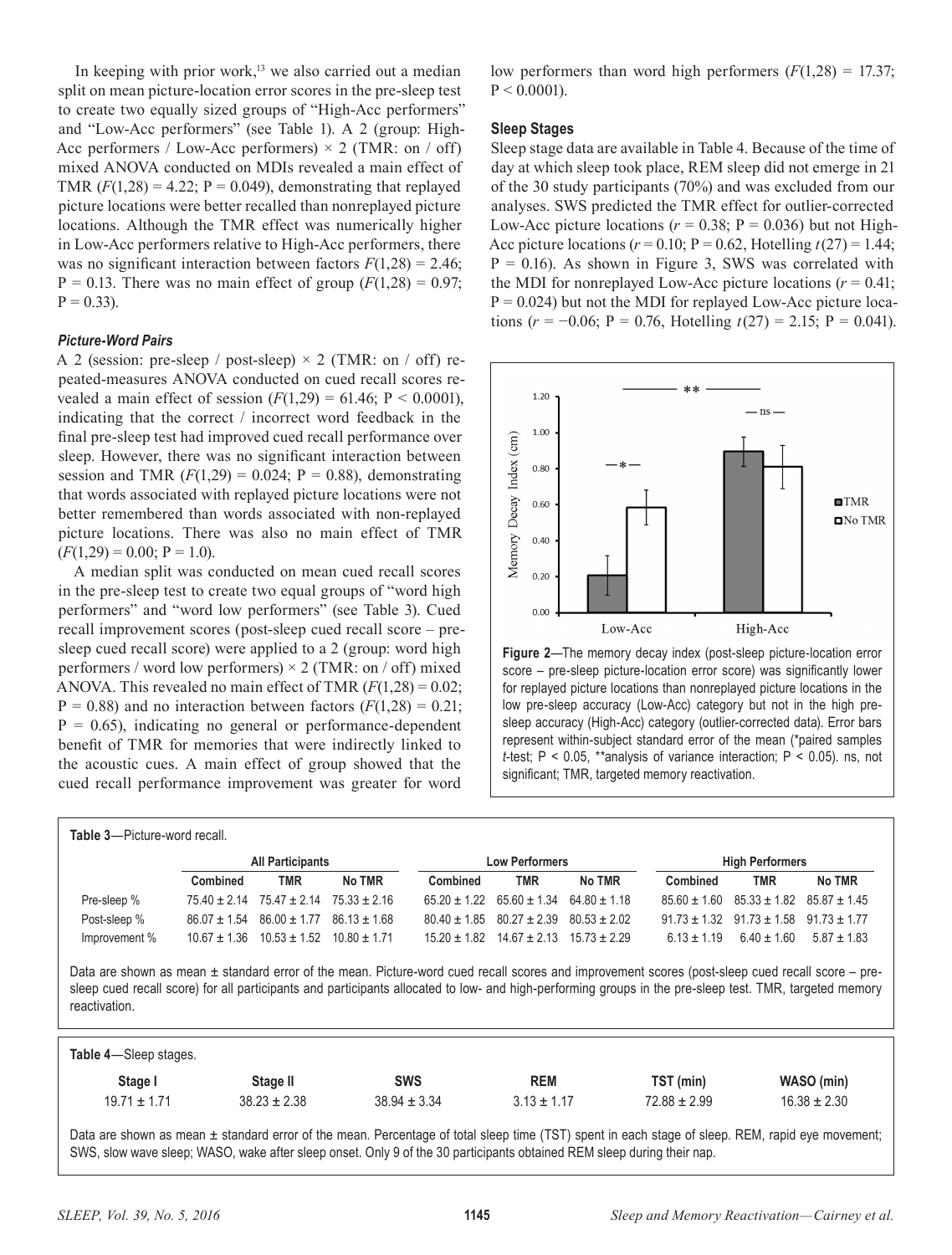

**Figure 3**—In the low pre-sleep accuracy category, the percentage of total sleep time spent in slow wave sleep (SWS) predicted the memory decay index (post-sleep picture-location error score – pre-sleep picture-location error score) for nonreplayed picture locations but not replayed picture locations. The difference between these correlations was statistically significant (*t*(27) = 2.15; P = 0.041).

| Table 5-Spindle density.                                                                                                                                                                                                                            |                 |                 |                 |                 |                 |                 |                 |
|-----------------------------------------------------------------------------------------------------------------------------------------------------------------------------------------------------------------------------------------------------|-----------------|-----------------|-----------------|-----------------|-----------------|-----------------|-----------------|
|                                                                                                                                                                                                                                                     | All             | F3              | F4              | C3              | C4              | 01              | 02              |
| Fast spindle density                                                                                                                                                                                                                                | $0.78 \pm 0.06$ | $1.11 \pm 0.09$ | $1.04 \pm 0.08$ | $0.96 \pm 0.07$ | $0.92 \pm 0.08$ | $0.32 \pm 0.05$ | $0.30 \pm 0.05$ |
| Slow spindle density                                                                                                                                                                                                                                | $0.67 \pm 0.05$ | $1.12 + 0.09$   | $1.00 \pm 0.08$ | $0.71 + 0.07$   | $0.72 + 0.07$   | $0.22 + 0.03$   | $0.21 \pm 0.03$ |
| Data are shown as mean ± standard error of the mean. Sleep spindle density (counts per minute) in the fast (13.5-15 Hz) and slow (12-13.5 Hz) frequency<br>bands for each electroencephalography channel during stage II sleep and slow wave sleep. |                 |                 |                 |                 |                 |                 |                 |

TMR effects for Low-Acc items and High-Acc items were not correlated with time spent in any other sleep stage or total sleep time (all  $P > 0.1$ ).

### **Sleep Spindles**

Neither fast (13.5–15 Hz) nor slow (12–13.5 Hz) sleep spindle density, as averaged across the six EEG channels, predicted the TMR effect for Low-Acc picture locations (fast spindle density:  $r = -0.22$ ; P = 0.25, slow spindle density:  $-0.34$ ; P = 0.07) or High-Acc picture locations (fast spindle density:  $r = 0.32$ ;  $P = 0.09$ , slow spindle density:  $r = 0.25$ ;  $P = 0.19$ ). Spindle density data are available in Table 5.

#### **Sound Discrimination**

All participants professed to having no knowledge of sound replay taking place during sleep and were unable to discriminate between the sounds that were replayed and those that were not  $(t(29) = 0.58; P = 0.57)$ .

#### **DISCUSSION**

We investigated how the benefits of TMR for consolidation are influenced by the accuracy with which newly learned memories are recalled prior to sleep and the presence or absence of direct cue-memory associations. Our data showed that

picture-location memories decayed to a lesser extent over sleep when the sounds directly associated with those memories at encoding were (versus were not) replayed in SWS, suggesting an overall modulatory effect of TMR on sleep dependent consolidation. Further analyses revealed a benefit of TMR for picture locations recalled with a low degree of accuracy prior to sleep, but not picture locations recalled with a high degree of accuracy. This selective benefit of TMR for low accuracy picture-location memories was also predicted by time spent in SWS; a relationship driven by a correlation between SWS and the memory decay for nonreplayed picture locations.

For the picture-word memories, by contrast, we observed no difference in cued recall performance for words associated with replayed picture locations relative to words associated with nonreplayed picture locations, irrespective of performance in the pre-sleep test, suggesting that memories with indirect links to the acoustic cues receive no benefit of TMR. We discuss each of our key findings in turn in the next paragraphs.

#### **Memory Accuracy prior to Sleep**

Building on prior work,<sup>14,15</sup> our findings demonstrate that the extent to which picture-location memories benefit from TMR is contingent on the accuracy with which those memories are recalled prior to sleep. Having assigned the picture locations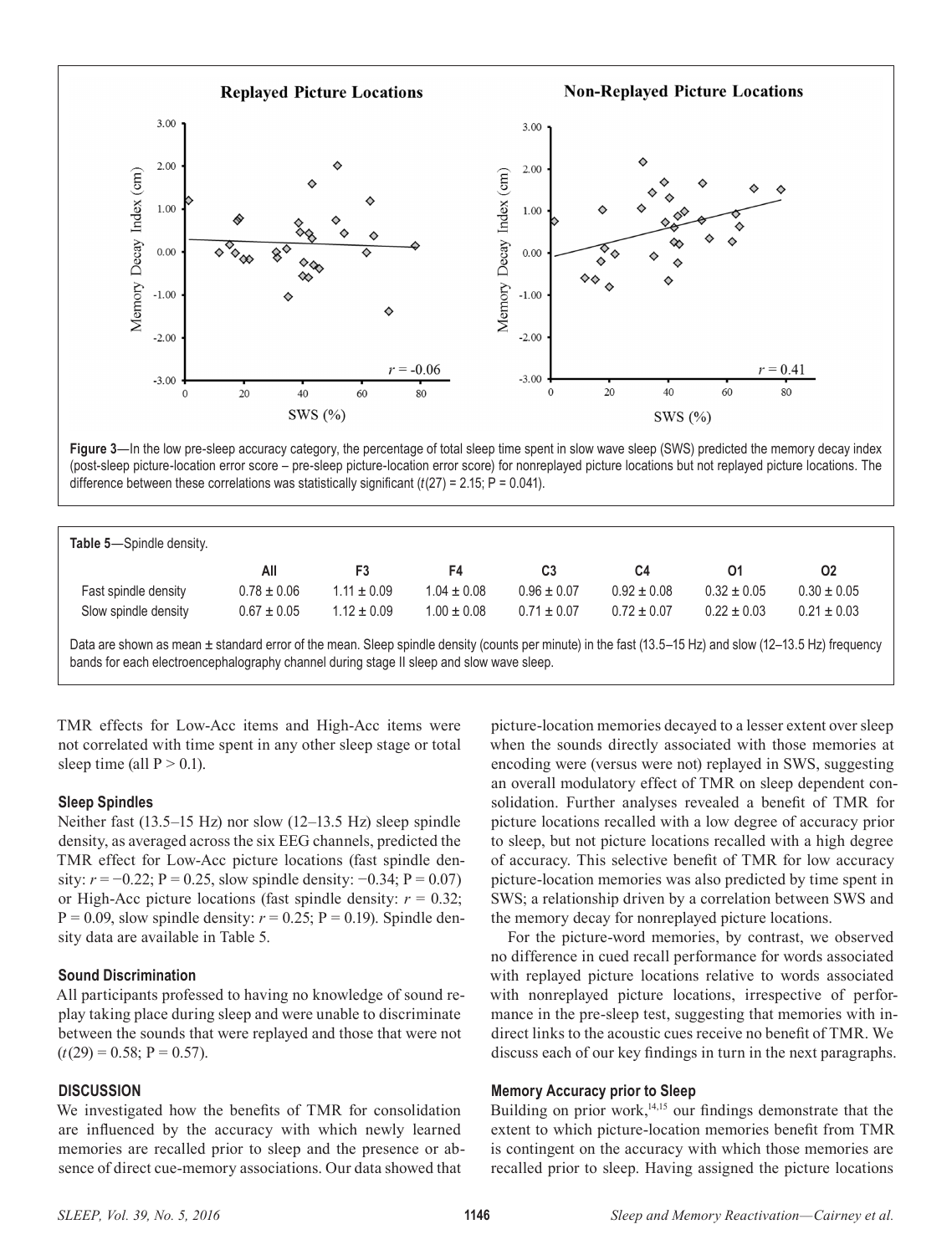to categories of high or low pre-sleep accuracy for each participant, our within-subjects analysis showed that replayed picture locations were better recalled than nonreplayed picture locations in the low accuracy category but not in the high accuracy category. Furthermore, a separate group analysis based on mean pre-sleep performance revealed that the memory advantage for replayed relative to non-replayed picture locations was numerically higher in the low-performing group than in the high-performing group, though this difference was not statistically significant. Taken together, these findings suggest that memories with weaker representations are most responsive to TMR.

The influence of pre-sleep performance on the success of TMR was also investigated in a recent study by Creery et al.<sup>13</sup> In keeping with our findings, a within-subjects analysis revealed the greatest and only significant benefit of TMR for picture locations assigned to a category of low pre-sleep accuracy. In contrast to our data, however, a separate comparison of high and low performers in the pre-sleep test revealed a benefit of TMR in only the high-performing group, leading the authors to conclude that TMR supports consolidation provided that recall prior to sleep is neither too strong nor too weak. Although we observed no significant interaction between pre-sleep performance group and TMR, it is unclear why our analysis yielded such different results to those of Creery et al., particularly as they were obtained with the same picture-location task. A potential source of this discrepancy lies in the execution of the experimental paradigm. In the current study, the pre-sleep test began immediately after training (active learning), whereas Creery et al. placed a  $\sim$  45 min delay between training and test, during which memory decay may have occurred. The difference in pre-sleep picture-location error scores between the two studies was negligible (mean  $\pm$  SEM, current study: 2.86  $\pm$  0.15 cm, Creery et al.:  $3.10 \pm 0.16$  cm,  $t(48) = 1.04$ ; P = 0.30), but given that the participants of Creery et al. were at this level of performance after a longer retention interval it is possible that these individuals were overall better learners than the participants of the current study. Such a difference in baseline learning ability might explain why the two studies differ in terms of the influences of TMR on groups of high and low performers. Nevertheless, as we did not include a pre-sleep test  $~1$ –45 min after training, we can only speculate about the causes of these divergent findings. Thus, although both the current study and the study of Creery et al. provide evidence for a prioritization of weaker memories by TMR, further research is necessary to examine how overall learning performance interacts with the effectiveness of TMR for consolidation.

A preferential benefit of TMR for low-accuracy memories corroborates the view that memory reactivations in sleep underpin the stabilization and long-term storage of initially weak and labile memory traces and, hence, provide little support to memories that already possess strong and enduring representations.3,46 An earlier study, for example, found a memory benefit of sleep for word pairs learned to a criterion of 60% correct, but no effect of sleep for word pairs learned to a criterion of 90% correct.<sup>26</sup> TMR may therefore enhance the typical pattern of consolidation that takes place in the sleeping brain and preferentially facilitate the stabilisation of weaker representations.

Nevertheless, it is important to note that memories recalled with a low degree of accuracy do not necessarily possess weak representations, and thus the discriminatory effects of TMR cannot be attributed to memory strength alone. This view is also difficult to reconcile with recent work indicating that highly salient memories, which presumably carry stronger representations than nonsalient memories, have the greatest access to sleep dependent consolidation.47 However, the benefits of sleep for highly salient memories are thought to arise from a form of neural "tagging" at encoding.<sup>1,5</sup> From this perspective, and in keeping with prior work,<sup>20</sup> it is possible that TMR induces a retrospective tagging of weakly encoded memories and, thereby, prompts a targeted consolidation process in subsequent SWS.

### **A Role for SWS?**

Time spent in SWS predicted the memory benefit of TMR for picture locations recalled with a low degree of accuracy but not picture locations recalled with a high degree of accuracy, although the difference between these correlations did not reach statistical significance. Nonetheless, this finding is in keeping with earlier work linking SWS to the recall advantage for reactivated (versus nonreactivated) memories following TMR,<sup>28</sup> as well as the view that TMR initiates an augmented consolidation process during subsequent SWS.20 Building on these studies, our findings may provide preliminary evidence that the benefits of SWS for consolidation after TMR are determined by the accuracy with which new information is recalled prior to sleep. Furthermore, because SWS predicted the memory decay of non-replayed low accuracy memories, but not replayed low accuracy memories, it is also possible that SWS inhibits (i.e., suppresses) the systems-level consolidation of nonreactivated low- accuracy representations and thereby supports the strengthening of their reactivated counterparts indirectly. Indeed, previous work has suggested that newly learned memories can be tagged for both selective forgetting and retention during sleep,<sup>48</sup> and other research has indicated that SWS can have both enhancing and inhibitory influences on consolidation.49,50 Therefore, TMR may have taken on the enhancement role normally fulfilled by SWS and facilitated consolidation through hippocampal replay, leaving just the inhibition of nonreactivated memories to be accomplished during subsequent SWS.

The relationship between SWS and nonreplayed low accuracy picture-location memories can also be linked to the synaptic homeostasis hypothesis (SHY).<sup>51–53</sup> According to SHY, SWS promotes a global and proportional downscaling of synapses potentiated throughout the preceding day as a result of learning, and thus improves the signal-to-noise ratio within cortical memory circuitry. Highly potentiated neuronal connections therefore retain their synaptic strength relative to weakly potentiated connections, which may even be downscaled below an active threshold and rendered silent. From this perspective, SWS and synaptic downscaling may normally have a harmful effect on all low-accuracy memories that are underpinned by potentially weak synaptic connections. TMR during SWS, however, may counteract the detrimental influences of synaptic downscaling for the reactivated low-accuracy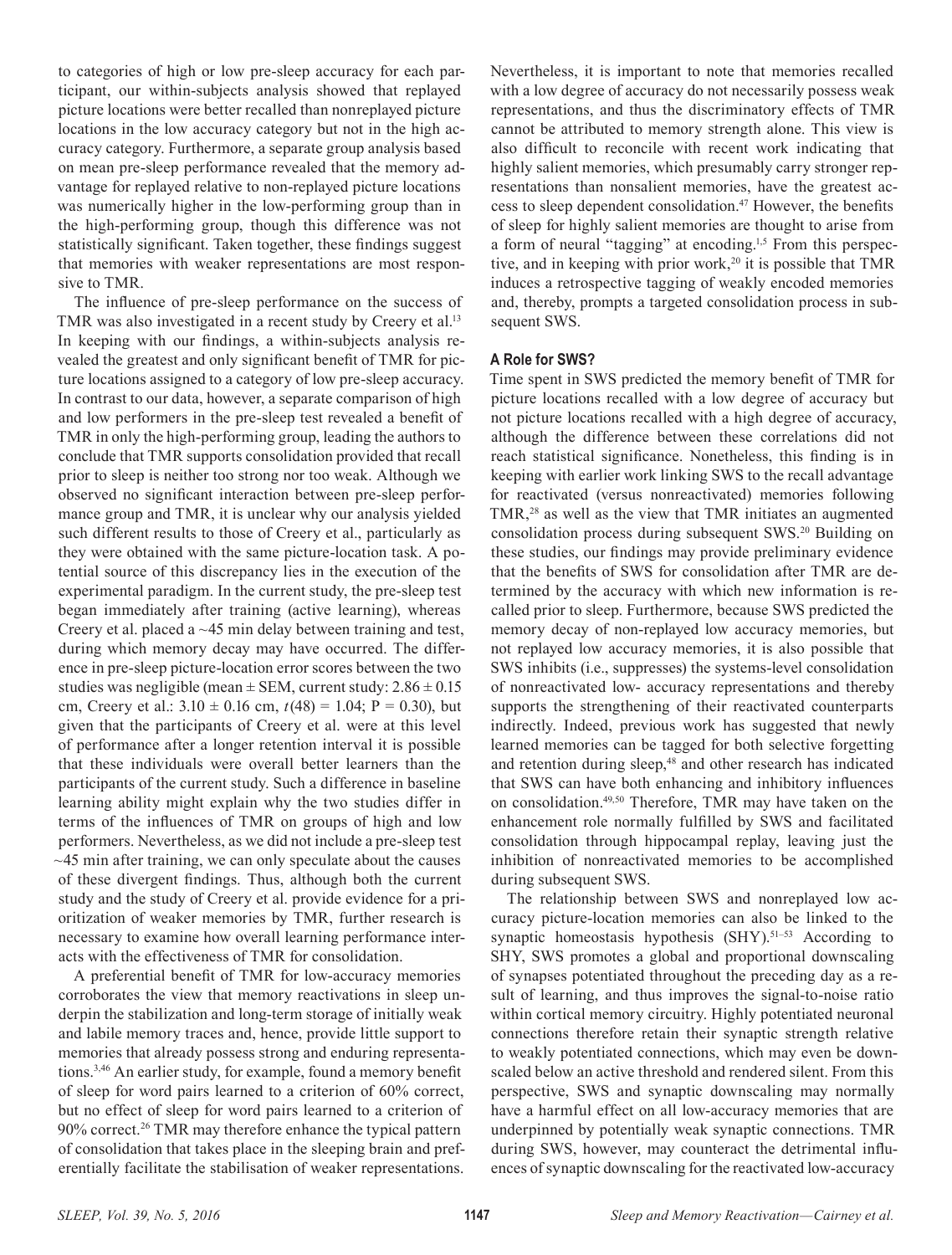memory representations by selectively boosting the strength of their neuronal connections. Consequently, only nonreactivated low accuracy memories would be harmed by downscaling and the extent of this impairment would be predicted by SWS. These are nevertheless highly speculative conclusions, which should be substantiated with further research.

We observed no relationship between spindle density and the memory benefits of TMR. Whereas this finding deviates from studies that have linked spindles to successful acoustic memory cuing in sleep,<sup>20,21,28</sup> others that employed the same picture-location task as the current study yielded inconsistent findings, with the majority showing no influence of sleep spindles.13–15,22 Moreover, the study that linked the visuospatial memory benefits of TMR to sleep spindles was focused on the parietal cortex,<sup>13</sup> an area from which EEG recordings were not obtained in the current study. The role of spindles in visuospatial memory consolidation following TMR may therefore be difficult to detect with the current experimental paradigm.

An important point to note in relation to the aforementioned findings is that this study did not include a comparison of TMR across wakefulness, thereby making it unclear as to whether the observed effects of TMR were sleep-specific. However, earlier work has indicated that acoustic or olfactory cues delivered in wakefulness have either no effect on consolidation<sup>15,18</sup> or a qualitatively different effect on consolidation to the same cues delivered in sleep.<sup>14,17</sup> Furthermore, findings from animal studies have indicated that although memory reactivations occur in both sleep and wakefulness,<sup>10,54-56</sup> they are of a qualitatively different nature and potentially reflect distinct consolidation processes.6 Thus, although the effects of wakeful TMR on consolidation, if any, may also be modulated by the accuracy with which memories are recalled prior to sleep, it is entirely possible that such effects would be different to those observed in the current study.

### **Cue-Memory Associations**

Our data showed no benefit of TMR for picture-word memories that were indirectly linked to the acoustic cues. This was the case for both the overall analysis that encompassed all participants and the comparative group analysis of high and low performers in the pre-sleep test. These findings therefore indicate that the success of TMR may be partly dependent on direct cue-memory associations, which in the case of this study were those ascribed to the picture-location memories. Because prior research has suggested that sleep supports relational memory,<sup>25</sup> a consolidation benefit of TMR via indirect cue-memory associations might have also been expected. However, it is possible that a rich period of endogenous sleep was required to first generalize the acoustic cues to the nondirectly associated memories before a memory benefit of TMR could emerge. As such, the short period of sleep that preceded TMR in this study may have been insufficient for this process to complete, resulting in a null effect of TMR in cued recall. This view is substantiated by other work linking relational memory processing specifically to REM sleep,<sup>57</sup> because most participants in the current study failed to achieve REM sleep during their nap.

The active systems model places particular emphasis on the importance of hippocampal memory reactivations for

consolidation during sleep.4,6 Recent work on TMR has provided compelling support for this view by demonstrating that the memory benefits of acoustic cuing in sleep are contingent on the functional integrity of the hippocampus.<sup>21</sup> A null effect of TMR for the picture-word pairs in the current study provides some extension to this work by suggesting that hippocampal replay, during the first cycle of sleep at least, may selectively strengthen memories linked to the reactivation cues directly. On account of the importance of the hippocampus and wider MTL region for relational memory processing,<sup>58</sup> it is possible that, across longer periods of sleep, the memory gains resulting from hippocampal replay may extend to memories that are indirectly linked to the reactivation cues.

It is nevertheless important to exercise caution with this result for several reasons. Whereas the picture-location task adopted in this study provides a highly precise measure of memory accuracy, it is possible that our picture-word task (i.e., with a binary correct / incorrect memory measurement) was less sensitive to any effects of TMR. Indeed, there is also no clear evidence that picture-word pairs can be strengthened via TMR with even direct cue-memory associations. Although Fuentemilla et al.,<sup>21</sup> for example, observed a benefit of TMR for paired associate-like representations (sound-word associations), their task also required participants to encode a screen location for each word, suggesting that the spatial memory component of their task might have enhanced the responsiveness of the new information to TMR. Indeed, other recent studies have also shown improvements in non-spatial language-based tasks after TMR, but these used the learned verbal materials as reactivation cues in sleep, rather than associated sounds.<sup>59–62</sup>

It is also possible that TMR was ineffective in strengthening paired-associate memory because the acoustic cues were not semantically related to the words of each pair. The majority of prior studies have demonstrated a benefit of TMR for consolidation with sounds that have a clear semantic link to the learned materials (e.g. a picture of a cat and a "meow" sound),  $13-15,20$  as was the case in the picture-location task of the current study. Although the study of Fuentemilla et al.<sup>21</sup> revealed a memory benefit of replaying sounds in sleep that were not semantically related to their associated words, the reactivation cues themselves formed the acoustic portion of each sound-word pair and were therefore a critical component of the learned information. TMR with indirect cue-memory associations may thus be more effective for consolidation in sleep when there is a clear semantic link between the acoustic cues and the newly learned memories.

Furthermore, it may be that other procedural factors, such as the fixed order of the experimental tasks or the correct / incorrect word feedback at training, prevented a benefit of TMR from emerging in picture-word recall. Future research that accounts for such factors is therefore crucial for properly determining whether TMR with indirect cue-memory associations has any effect on consolidation in sleep.

Finally, if low-accuracy picture-location memories are more responsive to TMR because they have weaker representations, then one might expect TMR to also strengthen indirect cuememory associations, which are presumably weak by their nature. Collectively, however, these potentially conflicting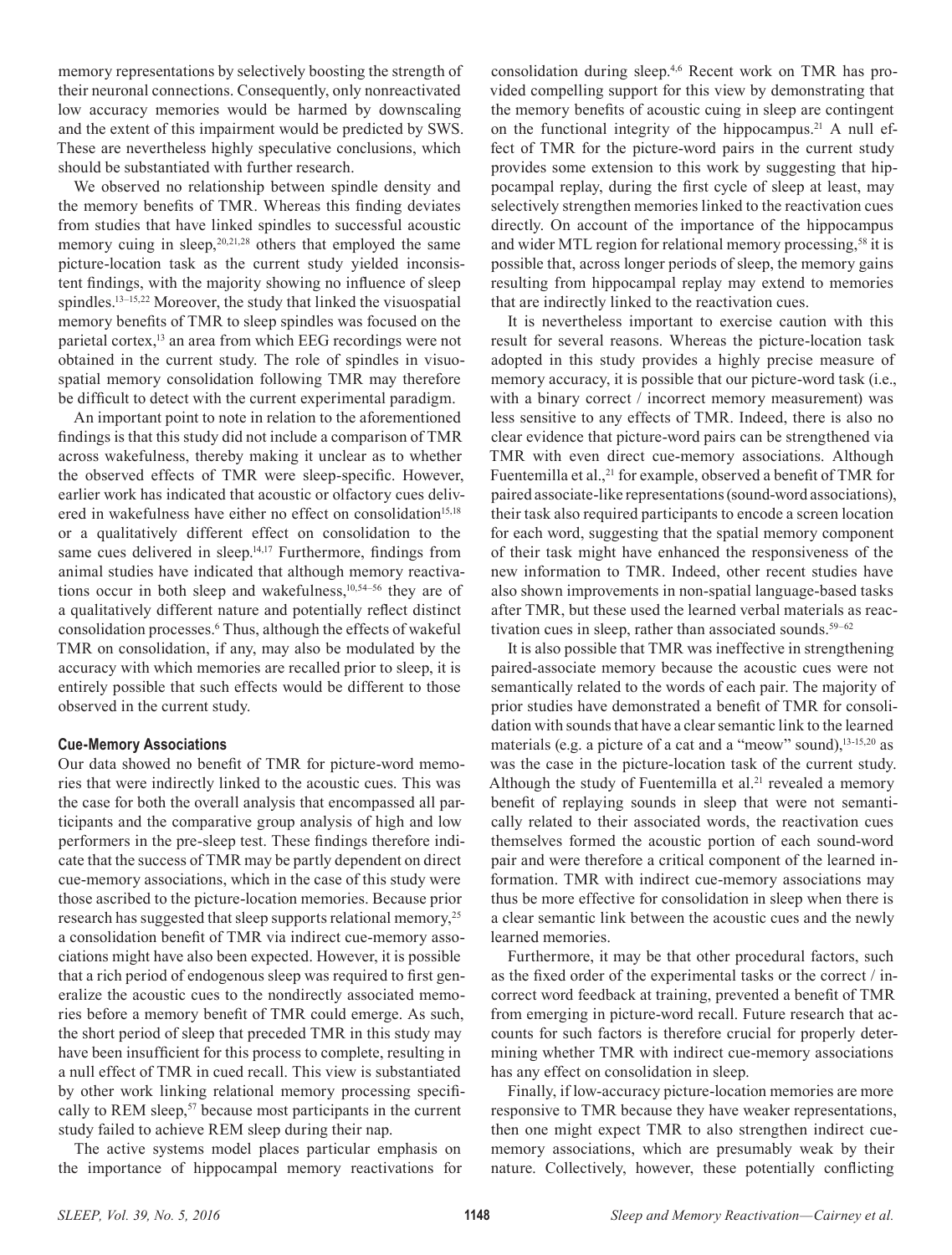findings may provide further insight to the characteristics of newly formed memories that are highly responsive to TMR. Rather than indiscriminately strengthening all weak memory components (inclusive of indirect cue-memory associations), TMR may provide the greatest support to consolidation when there is a weakly recalled link between two components of a single memory (i.e., a picture and a location) that is strongly associated with a reactivation cue. Accordingly, the benefits of TMR for low accuracy picture-location memories may be critically dependent on the presence of direct cue-memory associations.

### **CONCLUSIONS**

Our data extend previous research by demonstrating that TMR delivered in SWS provides the greatest benefit to memories recalled with a low degree of accuracy prior to sleep. Moreover, our findings suggest that the seemingly preferential benefits of TMR for low-accuracy memories are mediated by SWS, which may support reactivated memories by inhibiting the consolidation of their nonreactivated counterparts. Finally, our data also suggest that the benefits of TMR for consolidation may be contingent on the presence of direct cue-memory associations.

### **REFERENCES**

- 1. Born J, Wilhelm I. System consolidation of memory during sleep. Psychol Res 2012;76:192–203.
- 2. Diekelmann S. Sleep for cognitive enhancement. Front Syst Neurosci 2014;8:46.
- 3. Diekelmann S, Born J. The memory function of sleep. Nat Rev Neurosci 2010;11:114–26.
- 4. Rasch B, Born J. About sleep's role in memory. Physiol Rev 2013;93:681–766.
- 5. Stickgold R, Walker MP. Sleep-dependent memory triage: evolving generalization through selective processing. Nat Neurosci 2013;16:139–45.
- 6. Dudai Y, Karni A, Born J. The consolidation and transformation of memory. Neuron 2015;88:20–32.
- 7. Dupret D, O'Neill J, Pleydell-Bouverie B, Csicsvari J. The reorganization and reactivation of hippocampal maps predict spatial memory performance. Nat Neurosci 2010;13:995–1002.
- 8. Ji D, Wilson MA. Coordinated memory replay in the visual cortex and hippocampus during sleep. Nat Neurosci 2007;10:100-7.
- 9. Skaggs WE, McNaughton BL. Replay of neuronal firing sequences in rat hippocampus during sleep following spatial experience. Science 1996;271:1870–3.
- 10. Wilson MA, McNaughton BL. Reactivation of hippocampal ensemble memories during sleep. Science 1994;265:676–9.
- 11. Peigneux P, Laureys S, Fuchs S, et al. Are spatial memories strengthened in the human hippocampus during slow wave sleep? Neuron 2004;44:535–45.
- 12. Bergmann TO, Mölle M, Diedrichs J, Born J, Siebner HR. Sleep spindle-related reactivation of category-specific cortical regions after learning face-scene associations. Neuroimage 2012;59:2733–42.
- 13. Creery JD, Oudiette D, Antony JW, Paller KA. Targeted memory reactivation during sleep depends on prior learning. Sleep 2015;38:755–63.
- 14. Oudiette D, Antony JW, Creery JD, Paller KA. The role of memory reactivation during wakefulness and sleep in determining which memories endure. J Neurosci 2013;33:6672–8.
- 15. Rudoy JD, Voss JL, Westerberg CE, Paller KA. Strengthening individual memories by reactivating them during sleep. Science 2009;326:1079.
- 16. Diekelmann S, Biggel S, Rasch B, Born J. Offline consolidation of memory varies with time in slow wave sleep and can be accelerated by cuing memory reactivations. Neurobiol Learn Mem 2012;98:103–11.
- 17. Diekelmann S, Buchel C, Born J, Rasch B. Labile or stable: opposing consequences for memory when reactivated during waking and sleep. Nat Neurosci 2011;14:381–6.
- 18. Rasch B, Buchel C, Gais S, Born J. Odor cues during slow-wave sleep prompt declarative memory consolidation. Science 2007;315:1426–9.
- 19. Rihm JS, Diekelmann S, Born J, Rasch B. Reactivating memories during sleep by odors: odor specificity and associated changes in sleep oscillations. J Cogn Neurosci 2014;26:1806–18.
- 20. Cairney SA, Durrant SJ, Hulleman J, Lewis PA. Targeted memory reactivation during slow wave sleep facilitates emotional memory consolidation. Sleep 2014;37:701–7.
- 21. Fuentemilla L, Miró J, Ripollés P, et al. Hippocampus-dependent strengthening of targeted memories via reactivation during sleep in humans. Curr Biol 2013;23:1769–75.
- 22. van Dongen EV, Takashima A, Barth M, et al. Memory stabilization with targeted reactivation during human slow-wave sleep. Proc Natl Acad Sci U S A 2012;109:10575–80.
- 23. Ellenbogen JM, Hulbert JC, Jiang Y, Stickgold R. The sleeping brain's influence on verbal memory: boosting resistance to interference. PLoS One 2009;4:e4117.
- 24. Ellenbogen JM, Hulbert JC, Stickgold R, Dinges DF, Thompson-Schill SL. Interfering with theories of sleep and memory: sleep, declarative memory, and associative interference. Curr Biol 2006;16:1290–4.
- 25. Ellenbogen JM, Hu PT, Payne JD, Titone D, Walker MP. Human relational memory requires time and sleep. Proc Natl Acad Sci U S A 2007;104:7723–8.
- 26. Drosopoulos S, Schulze C, Fischer S, Born J. Sleep's function in the spontaneous recovery and consolidation of memories. J Exp Psychol Gen 2007;136:169–83.
- 27. Tucker MA, Fishbein W. Enhancement of declarative memory performance following a daytime nap is contingent on strength of initial task acquisition. Sleep 2008;31:197–203.
- 28. Antony JW, Gobel EW, O'Hare JK, Reber PJ, Paller KA. Cued memory reactivation during sleep influences skill learning. Nat Neurosci 2012;15:1114–6.
- 29. Cousins JN, El-Deredy W, Parkes LM, Hennies N, Lewis PA. Cued memory reactivation during slow-wave sleep promotes explicit knowledge of a motor sequence. J Neurosci 2014;34:15870–6.
- 30. Buysse DJ, Reynolds III CF, Monk TH, Berman SR, Kupfer DJ. The Pittsburgh Sleep Quality Index: a new instrument for psychiatric practice and research. Psychiatry Res 1989;28:193–213.
- 31. Maki WS, McKinley LN, Thomson AG. Semantic distance norms computed from an electronic dictionary (WordNet). Behav Res Methods Instrum Comput 2004;36:421–31.
- 32. Nelson DL, McEvoy CL, Schreiber TA. The University of South Florida word association, rhyme, and word fragment norms. http://www.usf.edu/FreeAssociation. 1998.
- 33. Hoddes E, Zarcone V, Smythe H, Phillips R, Dement WC. Quantification of sleepiness: a new approach. Psychophysiology 1973;10:431–6.
- 34. Backhaus J, Born J, Hoeckesfeld R, Fokuhl S, Hohagen F, Junghanns K. Midlife decline in declarative memory consolidation is correlated with a decline in slow wave sleep. Learn Mem 2007;14:336–41.
- 35. Gais S, Born J. Low acetylcholine during slow-wave sleep is critical for declarative memory consolidation. Proc Natl Acad Sci U S A 2004;101:2140–4.
- 36. Payne JD, Tucker MA, Ellenbogen JM, et al. Memory for semantically related and unrelated declarative information: the benefit of sleep, the cost of wake. PLoS One 2012;7:e33079.
- 37. Plihal W, Born J. Effects of early and late nocturnal sleep on declarative and procedural memory. J Cogn Neurosci 1997;9:534–47.